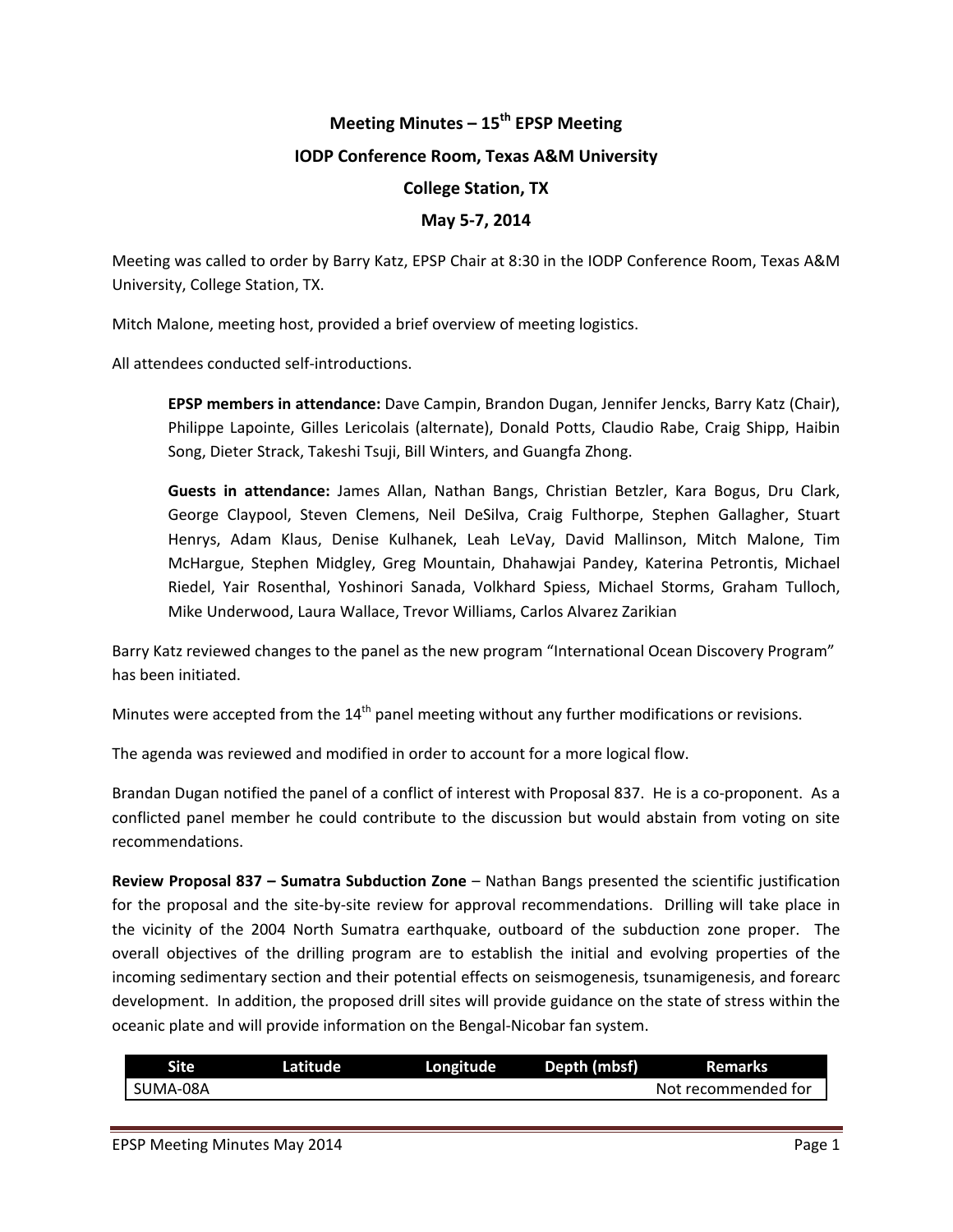|          |                |                |             | approval as originally<br>proposed      |
|----------|----------------|----------------|-------------|-----------------------------------------|
| SUMA-08B | 3.36915112476° | 91.9445466187° | 1760        | Site relocated to<br>CMP29950 on BGR06- |
|          |                |                |             | 102                                     |
| SUMA-10A | 3.522780°      | 92.945966°     | 1400        | Recommended for                         |
|          |                |                |             | approval as requested                   |
| SUMA-11A |                |                |             | Not recommended for                     |
|          |                |                |             | approval as originally                  |
|          |                |                |             | proposed                                |
| SUMA-11B | 3.09553774394° | 91.6679293852° | To basement | Site relocated to CDP                   |
|          |                |                |             | 36850 on BGR06-102                      |
| SUMA-12A | 2.754761°      | 91.759619°     | 1610        | Recommended for                         |
|          |                |                |             | approval as requested                   |
| SUMA-13A |                |                |             | Not recommended for                     |
|          |                |                |             | approval as originally                  |
|          |                |                |             | proposed                                |
| SUMA-13B | 3.71796885462° | 93.2479595209° | 2000        | Site relocated to CDP                   |
|          |                |                |             | 11600 on BGR06-105                      |

**Review Proposal 781 – Hikurangi Subduction Zone** – Laura Wallace, Mike Underwood, and Stuart Henrys re-presented the scientific background (this proposal had been previously presented to the panel) and site-by-site review. The program was designed to examine slow slip events (SSE) in an area where these aseismic events occur almost annually. This first phase of drilling will characterize the state and composition of the incoming plate and the nature of the shallow boundary near the trench, characterize material properties, thermal regime and stress condition in the upper plate in an SSE zone and will install borehole observatories.

| <b>Site</b>    | Latitude                | Longitude       | Depth (mbsf) | <b>Remarks</b>         |
|----------------|-------------------------|-----------------|--------------|------------------------|
| <b>HSM-11A</b> | $-39^{\circ}$ 1' 48.07" | 179° 16' 07.87" | 400          | Recommended for        |
|                |                         |                 |              | approval as proposed;  |
|                |                         |                 |              | Originally proposed as |
|                |                         |                 |              | Alt1-08A               |
| $HSM-12A$      | $-39^{\circ}$ 1' 40.38" | 179° 14' 37.48" | 400          | Recommended for        |
|                |                         |                 |              | approval as proposed;  |
|                |                         |                 |              | Originally proposed as |
|                |                         |                 |              | Alt2-08A               |
| <b>HSM-13A</b> |                         |                 |              | Not recommended for    |
|                |                         |                 |              | approval as originally |
|                |                         |                 |              | proposed; Originally   |
|                |                         |                 |              | proposed as Alt1-05A   |
| <b>HSM-13B</b> | $-39^{\circ}$ 2' 19.7"  | 179° 7' 41.01"  | 1500         | Site located at CDP    |
|                |                         |                 |              | 9100 on TAN12-13-2A    |
| <b>HSM-14A</b> | -38° 58' 29.71"         | 179° 07' 17.55" | 1300         | Recommended for        |
|                |                         |                 |              | approval as originally |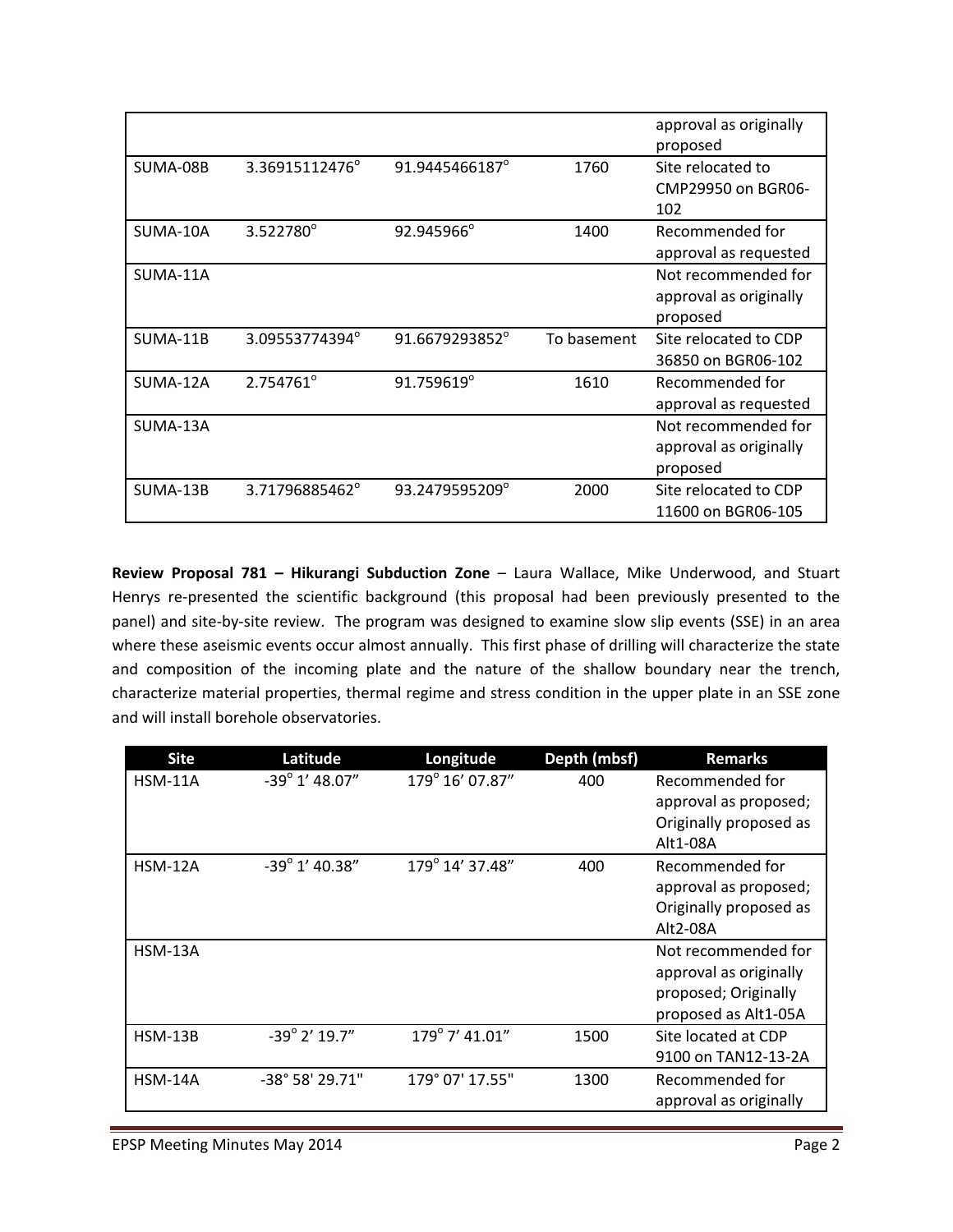|                |                          |                 |      | proposed; Originally                           |
|----------------|--------------------------|-----------------|------|------------------------------------------------|
| HSM-04A        | $-38^{\circ}51.299'$     | 178°53.187'     |      | proposed as Alt2-05A<br>Tabled-No action taken |
| <b>HSM-15A</b> | -38° 51' 32.20"          | 178° 53' 45.62" | 600  | Recommended for                                |
|                |                          |                 |      | approval as proposed;                          |
|                |                          |                 |      | Originally proposed as                         |
|                |                          |                 |      | 1Alt-04A                                       |
| <b>HSM-16A</b> |                          |                 |      | Not recommended for                            |
|                |                          |                 |      | approval as originally                         |
|                |                          |                 |      | proposed; Originally                           |
|                |                          |                 |      | proposed as Alt2-04A                           |
| <b>HSM-16B</b> | $-38^{\circ}$ 54' 48.26" | 178° 54' 24.63" | 1350 | Site located at                                |
|                |                          |                 |      | CDP2550 TAN1114-05;                            |
|                |                          |                 |      | Originally proposed as                         |
|                |                          |                 |      | 2Alt-04A                                       |
| <b>HSM-17A</b> | $-38^{\circ}$ 51' 26.56" | 178° 53' 02.98" | 1100 | Multi-beam image of                            |
|                |                          |                 |      | the surface required                           |
|                |                          |                 |      | prior to drilling;                             |
|                |                          |                 |      | Originally proposed as                         |
|                |                          |                 |      | Alt3-04                                        |
| <b>HSM-18A</b> | $-38^{\circ}$ 52' 18.87" | 178° 56' 23.74" | 800  | Approved as proposed;                          |
|                |                          |                 |      | Originally proposed as                         |
|                |                          |                 |      | Alt1-10A                                       |
| <b>HSM-19A</b> |                          |                 |      | Not recommended for                            |
|                |                          |                 |      | approval as originally                         |
|                |                          |                 |      | proposed; Originally                           |
|                |                          |                 |      | proposed as Alt2-10A                           |
| <b>HSM-19B</b> | -38° 50' 09.96"          | 178° 56' 38.05" | 1100 | Site located at CDP                            |
|                |                          |                 |      | 9700 on TAN1114-01                             |
| <b>HSM-20A</b> | -38° 49' 16.72"          | 178° 54' 47.22" | 1550 | Multibeam shade relief                         |
|                |                          |                 |      | and analogues                                  |
|                |                          |                 |      | required from prior                            |
|                |                          |                 |      | drilling; Originally                           |
|                |                          |                 |      | proposed as Alt3-10A                           |
| <b>HSM-01A</b> | $-38^{\circ}$ 43.637'    | 178°36.854'     | 1180 | Primary concerns<br>associated with            |
|                |                          |                 |      | pressure have been                             |
|                |                          |                 |      | handled; EPSP                                  |
|                |                          |                 |      | recommends that the                            |
|                |                          |                 |      | operator use the                               |
|                |                          |                 |      | previously developed                           |
|                |                          |                 |      | monitoring protocol.                           |
| <b>HSM-21A</b> |                          |                 |      | Not recommended for                            |
|                |                          |                 |      | approval as proposed;                          |
|                |                          |                 |      | Originally proposed as                         |
|                |                          |                 |      | Alt1-01A                                       |
| <b>HSM-21B</b> | $-38^{\circ}$ 43' 12.20" | 178° 37' 06.84" | 1200 | Site located at                                |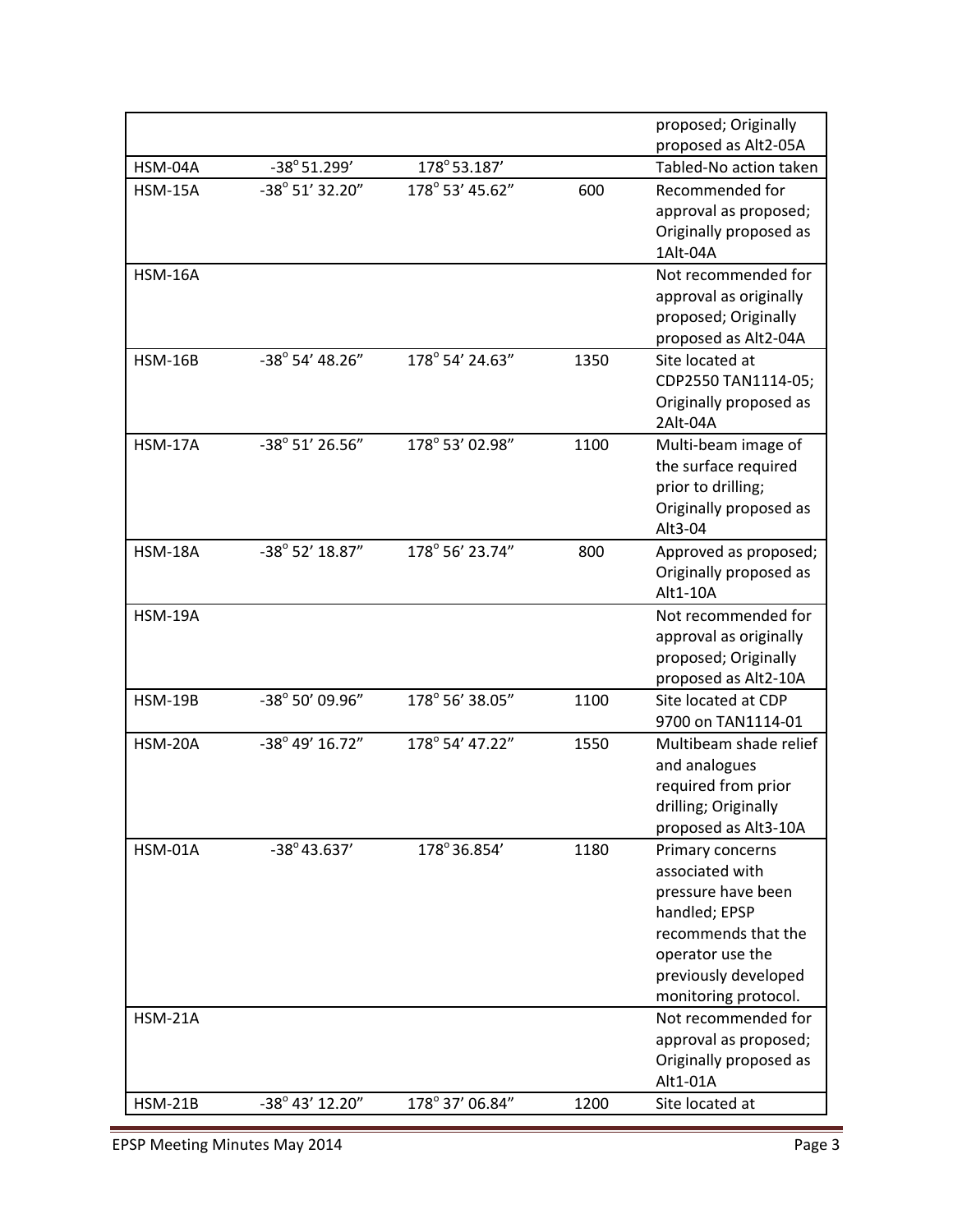|                |                          |                 |      | CDP1900 on line<br>TAN1114-08                                                                 |
|----------------|--------------------------|-----------------|------|-----------------------------------------------------------------------------------------------|
| <b>HSM-22A</b> |                          |                 |      | Not recommended for<br>approval as originally;<br>Originally proposed as<br>$Alt2-01A$        |
| $HSM-22B$      | $-38^{\circ}$ 43' 05.62" | 178° 38' 33.16" | 1200 | Site located at<br>CDP7000 on line<br>TAN1213-01                                              |
| HSM-23A        |                          |                 |      | Not recommended for<br>approval as originally<br>proposed; Originally<br>proposed as Alt3-01A |
| <b>HSM-23B</b> | $-38^{\circ}$ 43' 01.38" | 178° 38' 58.40" | 1300 | Site located at<br>CDP7100 on line<br>TAN1213-01                                              |

**The panel would like to review multi‐beam data for HSM‐17A and HSM‐20A prior to recommending final approval.**

**Review Proposal 820 – Maldives** – Christian Betzler presented the scientific objectives of the program and the site‐by‐site review. The program's goals include establishing Neogene environmental change of the Indian Ocean associated with the monsoonal pattern and sea level change and to reconstruct the drowning history of the Maldives carbonate bank.

| <b>Site</b> | Latitude    | Longitude    | Depth (mbsf) | <b>Remarks</b>        |
|-------------|-------------|--------------|--------------|-----------------------|
| MAL-01A     | 4.933109°   | 73.01132°    | 1060         | Recommended for       |
|             |             |              |              | approval as requested |
| MAL-02A     | 4.93315634° | 73.02798344° | 560          | Recommended for       |
|             |             |              |              | approval as requested |
| MAL-03A     | 4.93306351° | 73.07130519° | 532          | Recommended for       |
|             |             |              |              | approval as requested |
| MAL-04B     | 4.92944400° | 73.28677600° | 590          | Recommended for       |
|             |             |              |              | approval as requested |
| MAL-05A     | 4.76638800° | 72.98388900° | 420          | Recommended for       |
|             |             |              |              | approval as requested |
| MAL-06B     | 4.77109600° | 73.06684800° | 604          | Recommended for       |
|             |             |              |              | approval as requested |
| MAL-07A     | 4.766388°   | 73.135556°   | 710          | Recommended for       |
|             |             |              |              | approval as requested |

**Review of SCIMPI (X 341) Part 1** – The operational summary was presented by Mitch Malone. Hole U1416B was dedicated to collection wireline logging data at the SCIMPI site. It was located 40 meters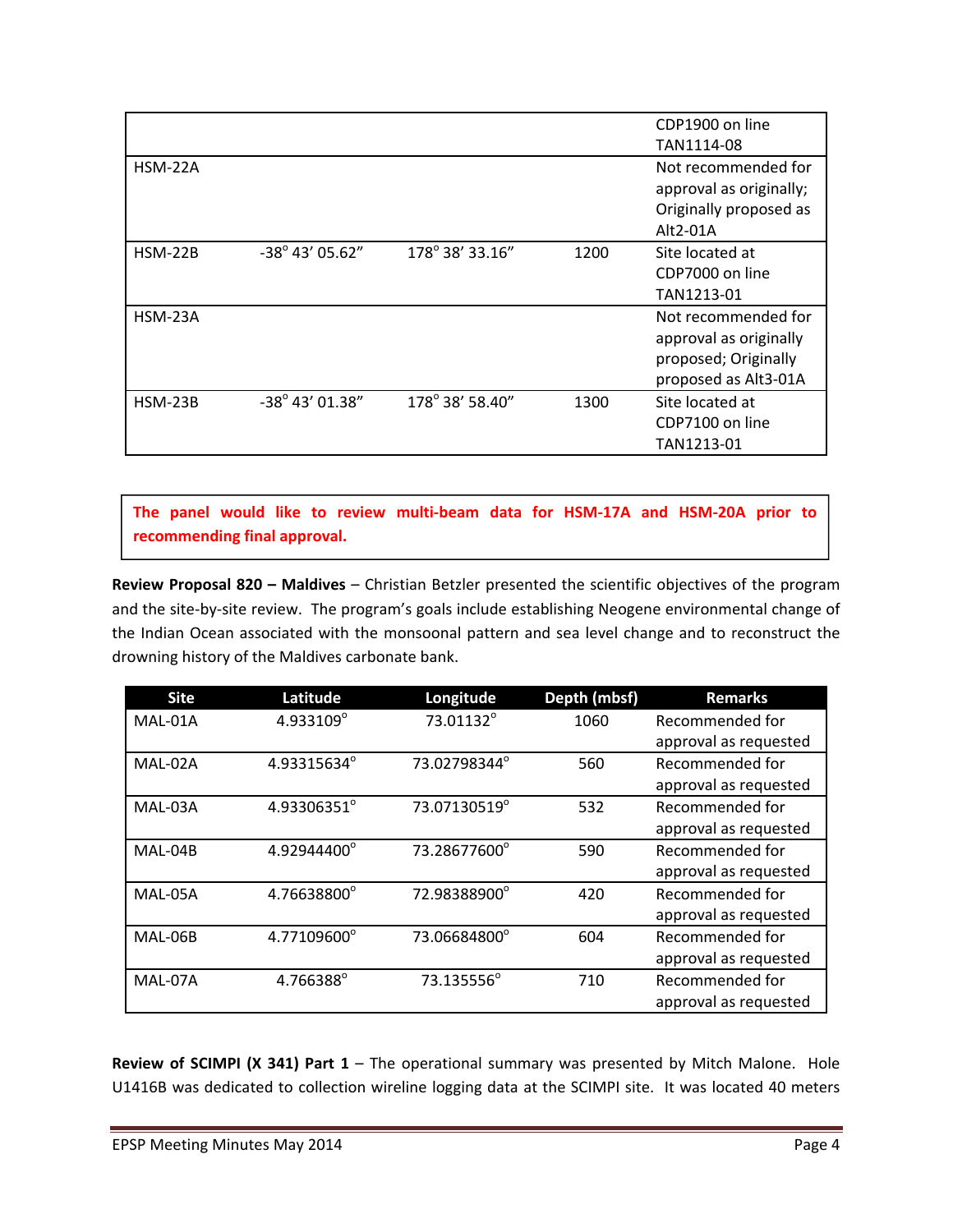from Hole U1416A. The hole was drilled to 290 meters, the bit was dropped, followed by pulling of the pipe. With the pipe at 113 mbsf backflow increased requiring follow‐up action. The hole was circulated with seawater and the displaced with 70 bbl of 10.5 ppg mud. Flow was greatly diminished for two hours then increased again. Operational lessons learned the APC/XCB BHA with LFV should be the standard for gas hydrate systems. Such an approach would eliminate the loss of the RCB flapper valve associated with the dropping of the RCB BHA in order to maximize operational inside diameter.

## **Meeting recessed at 17:00**

## **Day 2 called to order at 08:25**

**Review of SCIMPI (X 341) Part 2** – Michael Riedel and Volkhard Spiess presented part 2 of the SCIMPI review. No clear evidence of free gas was present. The available data also indicated only limited presence of gas hydrate. Gas flow was not likely a result of gas exsolution because of the pressure regime. The hole possibly penetrated an aquifer (a sandy layer resulting from a turbidite or contourite). Natural hydraulic fracturing may have also found a fluid conduit. Other possible mechanisms may be margin dewatering or migration along thrust faults and permeable accreted sediments. It was not likely that panel could have been identified the risk from the available seismic data prior to drilling.

**Review Proposal 795 – Indian Monsoons**‐ The scientific objectives and site‐by‐site review was presented by Steve Clemens and Michael Riedel. Drilling seeks to recover sediments ranging in age from Late Cretaceous through the Holocene to: 1) establish the driving mechanism for monsoonal circulation; 2) determine whether winds and precipitation are coupled; 3) constrain the effects of climate change and tectonics on erosion and runoff; 4) provide calibration to climates models; and 5) establish, if one exists, the relationship between monsoons and major global climate change events.

| <b>Site</b>  | Latitude   | Longitude  | Depth (mbsf) | <b>Remarks</b>         |
|--------------|------------|------------|--------------|------------------------|
| <b>BB-7</b>  | 19.08350°  | 85.73487°  | 184          | Recommended for        |
|              |            |            |              | approval as requested  |
| <b>BB-5</b>  | 17.74536°  | 84.787752° | 680          | Recommended for        |
|              |            |            |              | approval as requested  |
| BB-2B        | 18.99692°  | 85.62157°  | 170          | Final depth of         |
|              |            |            |              | penetration is based   |
|              |            |            |              | on recommendations     |
|              |            |            |              | from the TAMU Safety   |
|              |            |            |              | Panel after being      |
|              |            |            |              | provided with an       |
|              |            |            |              | uncertainty analysis   |
| $BB-1$       | 18.935106° | 85.699705  | 222          | Not recommended for    |
|              |            |            |              | approval as originally |
|              |            |            |              | proposed               |
| <b>BB-1B</b> | 18.935106° | 85.699705° |              | 2.5 sec TWT SP87 on    |
|              |            |            |              | line L2200-2700-       |
|              |            |            |              | Tr3554-T0-2900         |
| BB-8         |            |            |              | Not recommended for    |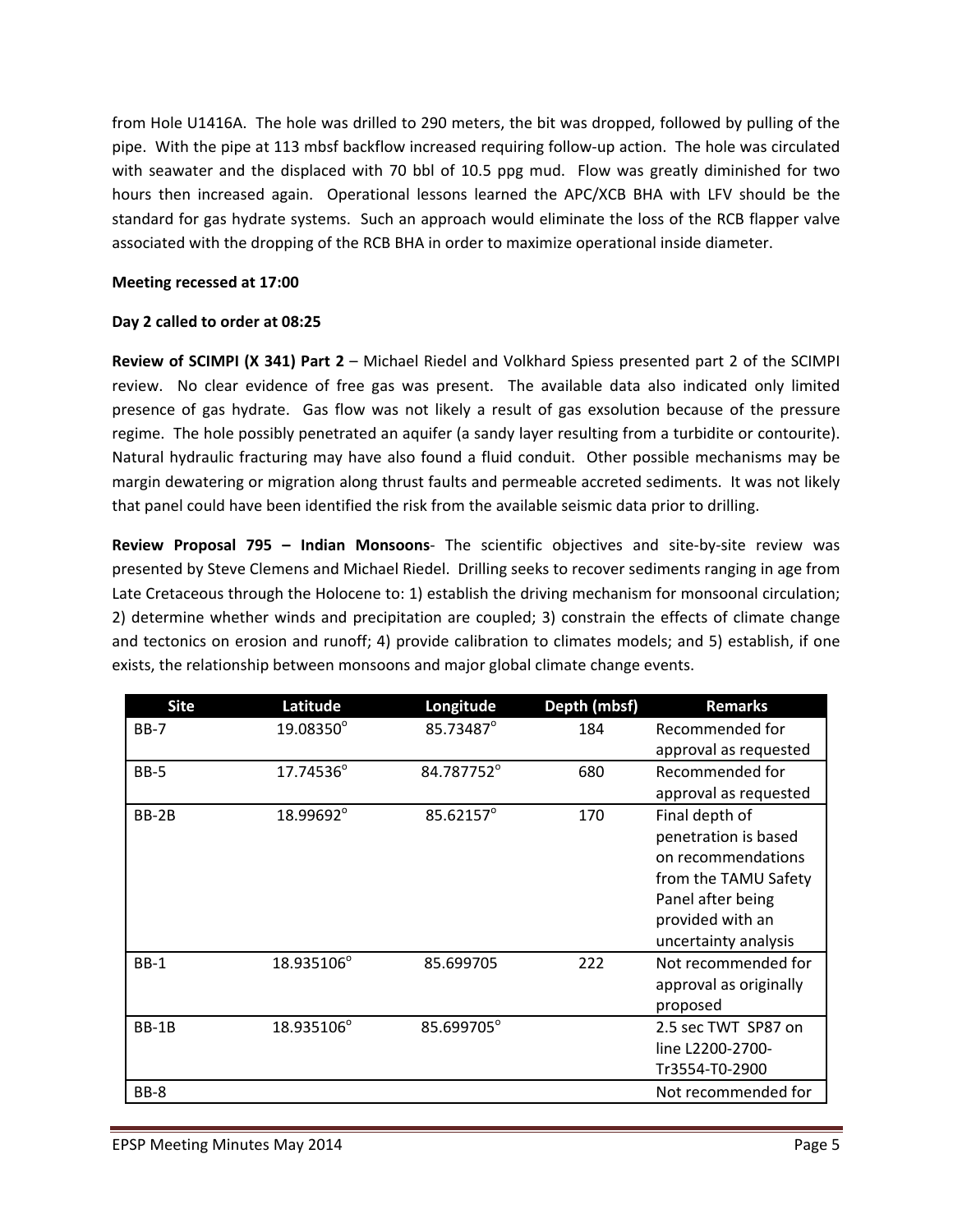|                |              |              |     | approval as originally |
|----------------|--------------|--------------|-----|------------------------|
|                |              |              |     | proposed               |
| BB-8B          | 18.921988°   | 85.764460°   | 200 | Located at CDP 3970    |
|                |              |              |     | on Line 2148.          |
| <b>BB-4</b>    | 19.02447°    | 85.71464°    | 172 | Recommended for        |
|                |              |              |     | approval as requested  |
| <b>BB-6</b>    | 18.03691°    | 85.16231°    | 624 | Recommended for        |
|                |              |              |     | approval as requested  |
| $AA-4$         |              |              |     | Not recommended for    |
|                |              |              |     | approval as originally |
|                |              |              |     | proposed               |
| $AA-4B$        | 10.633845°   | 93.000061°   | 422 | Located at SP2791 on   |
|                |              |              |     | Line AN99-17A          |
| $AA-2B$        | 10.790098°   | 93.00000°    | 738 | Approved to 2.665 sec  |
|                |              |              |     | <b>TWT</b>             |
| $AA-5$         | 17.724476°   | 93.088833°   | 603 | Recommended for        |
|                |              |              |     | approval as requested  |
| $AA-1$         | 10.82227°    | 93.11223°    | 544 | Recommended for        |
|                |              |              |     | approval as requested  |
| $AA-3$         | 10.39061405° | 93.27816834° | 471 | Approved to 3.95 sec   |
|                |              |              |     | <b>TWT</b>             |
| <b>N90E1</b>   |              |              |     | Site was re-examined   |
|                |              |              |     | following the initial  |
|                |              |              |     | panel discussion       |
| <b>N90E-2A</b> |              |              |     | Site was re-examined   |
|                |              |              |     | following the initial  |
|                |              |              |     | panel discussion       |

**Review Proposal 793 – Arabian Sea Monsoon** – Dhananjai Pandey presented the scientific program and site-by-site review. His is one of the programs aimed at examining the relationship between tectonics and climate. The study will examine the relative roles of climate and tectonics on weathering and erosion of the Himalayas and Tibet. Unlike the onshore record the offshore stratigraphic record should be largely complete. Specifically does the Himalayan exhumation correlates with monsoonal intensity.

| <b>Site</b>    | Latitude   | Longitude | Depth (mbsf) | <b>Remarks</b>         |
|----------------|------------|-----------|--------------|------------------------|
| IND-01A        | 17.793544° | 67.9958°  | 750          | Recommended for        |
|                |            |           |              | approval as requested  |
| <b>IND-02B</b> | 17.89776°  | 68.71888° | 580          | Recommended for        |
|                |            |           |              | approval               |
| $IND-03B$      |            |           |              | Not recommended for    |
|                |            |           |              | approval as originally |
|                |            |           |              | proposed               |
| $IND-03C$      | 16.62143°  | 68.83896° | Basement +   | Located at SP11741 on  |
|                |            |           | 200          | line W06; Continuous   |
|                |            |           |              | coring and standard    |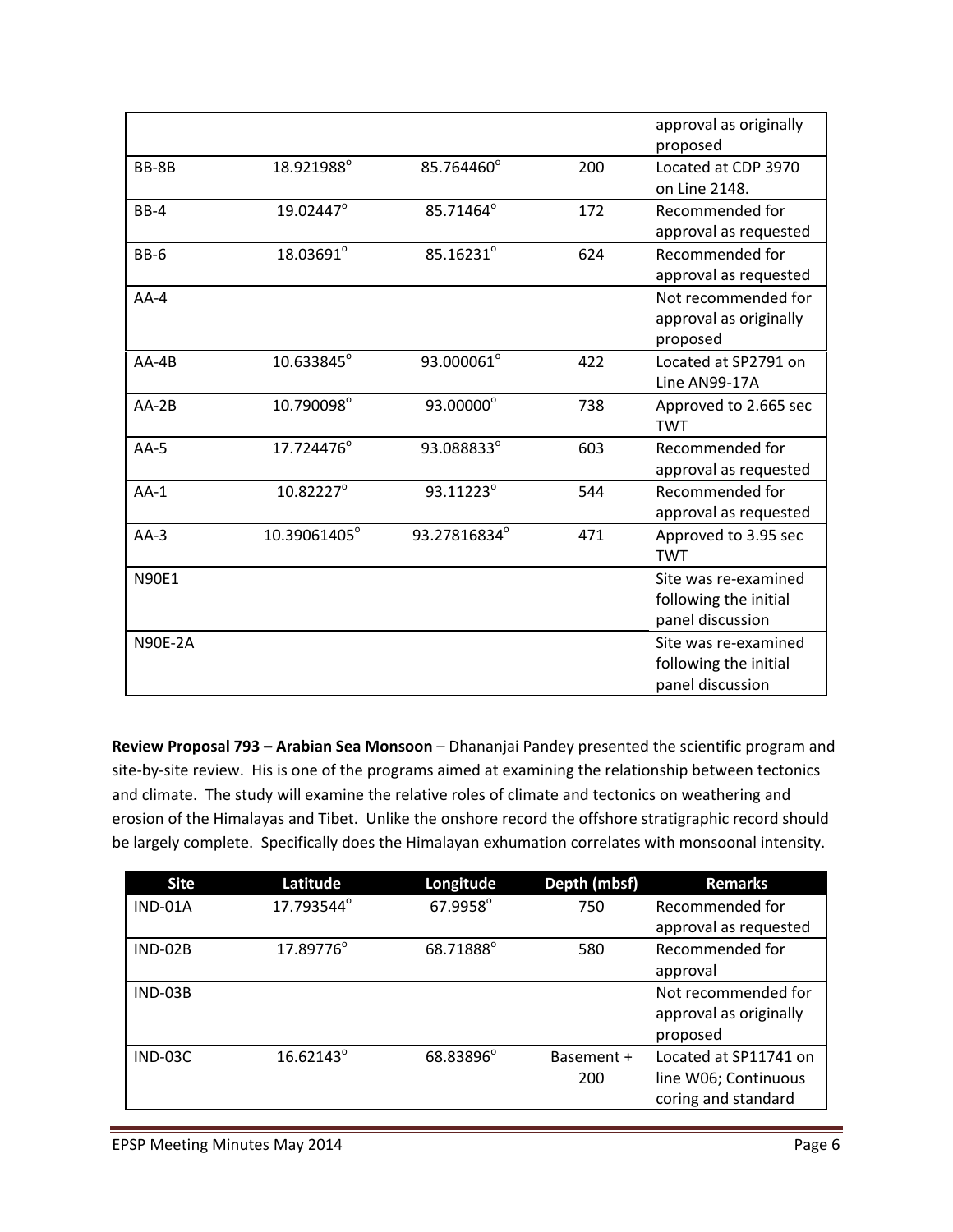|         |                        |            |                   | hydrocarbon<br>monitoring          |
|---------|------------------------|------------|-------------------|------------------------------------|
| IND-04A | 16.614744 <sup>°</sup> | 69.358589° | Basement +<br>200 | Recommend approval<br>as proposed. |

**Review Proposal 807 – Indonesian Throughflow** ‐ Stephen Gallagher and Craig Fulthorpe presented the scientific objectives and site-by-site review. The proposal is aimed at answering a suite of questions dealing with the role of heat transport and climate change. Specifically the proposal will be examining the timing and variability of the Indonesian Throughflow and Indo‐Pacific Warm Pool; recovering material that will aid in examining the variability of the Australian monsoon and the onset of Australian aridity; and provide information on the spatial variability of subsidence along the Australian margin.

| <b>Site</b> | Latitude           | Longitude          | Depth (mbsf) | <b>Remarks</b>        |
|-------------|--------------------|--------------------|--------------|-----------------------|
| NWS-1A      | $-18.3233^{\circ}$ | 118.7337°          | 475          | Recommended for       |
|             |                    |                    |              | approval as requested |
| NWS-7A      | $-18.0652^{\circ}$ | 118.6313°          | 840          | Recommended for       |
|             |                    |                    |              | approval as proposed; |
|             |                    |                    |              | Originally designated |
|             |                    |                    |              | NWS-1B                |
| NWS-2A      | $-18.9653^{\circ}$ | $117.6237^{\circ}$ | 530          | Recommended for       |
|             |                    |                    |              | approval as requested |
| NWS-8A      | $-18.9122^{\circ}$ | 117.5838°          | 530          | Recommended for       |
|             |                    |                    |              | approval as proposed; |
|             |                    |                    |              | Originally designated |
|             |                    |                    |              | NWS-2B                |

**Meeting recessed at 17:00**

**Day three of the meeting called to order at 08:20.**

| <b>Site</b>    | Latitude            | Longitude             | Depth (mbsf) | <b>Remarks</b>         |
|----------------|---------------------|-----------------------|--------------|------------------------|
| NWS-3A         | $-19.8223^{\circ}$  | 115.7103°             | 855          | Recommended for        |
|                |                     |                       |              | approval as requested  |
| NWS-9A         | $-19.7978$ °        | 115.7434°             | 780          | Recommended for        |
|                |                     |                       |              | approval are           |
|                |                     |                       |              | requested; Originally  |
|                |                     |                       |              | designated NWS-3B      |
| NWS-4A         | $-20.21438^{\circ}$ | 115.06679°            | 1155         | Recommended for        |
|                |                     |                       |              | approval as requested  |
| <b>NWS-10A</b> | $-20.5555^{\circ}$  | 114.8777 <sup>°</sup> | 680          | Recommended for        |
|                |                     |                       |              | approval as requested  |
|                |                     |                       |              | subject to the receipt |
|                |                     |                       |              | of a better seismic    |
|                |                     |                       |              | data by the panel;     |
|                |                     |                       |              | Originally designated  |
|                |                     |                       |              | NWS-4B                 |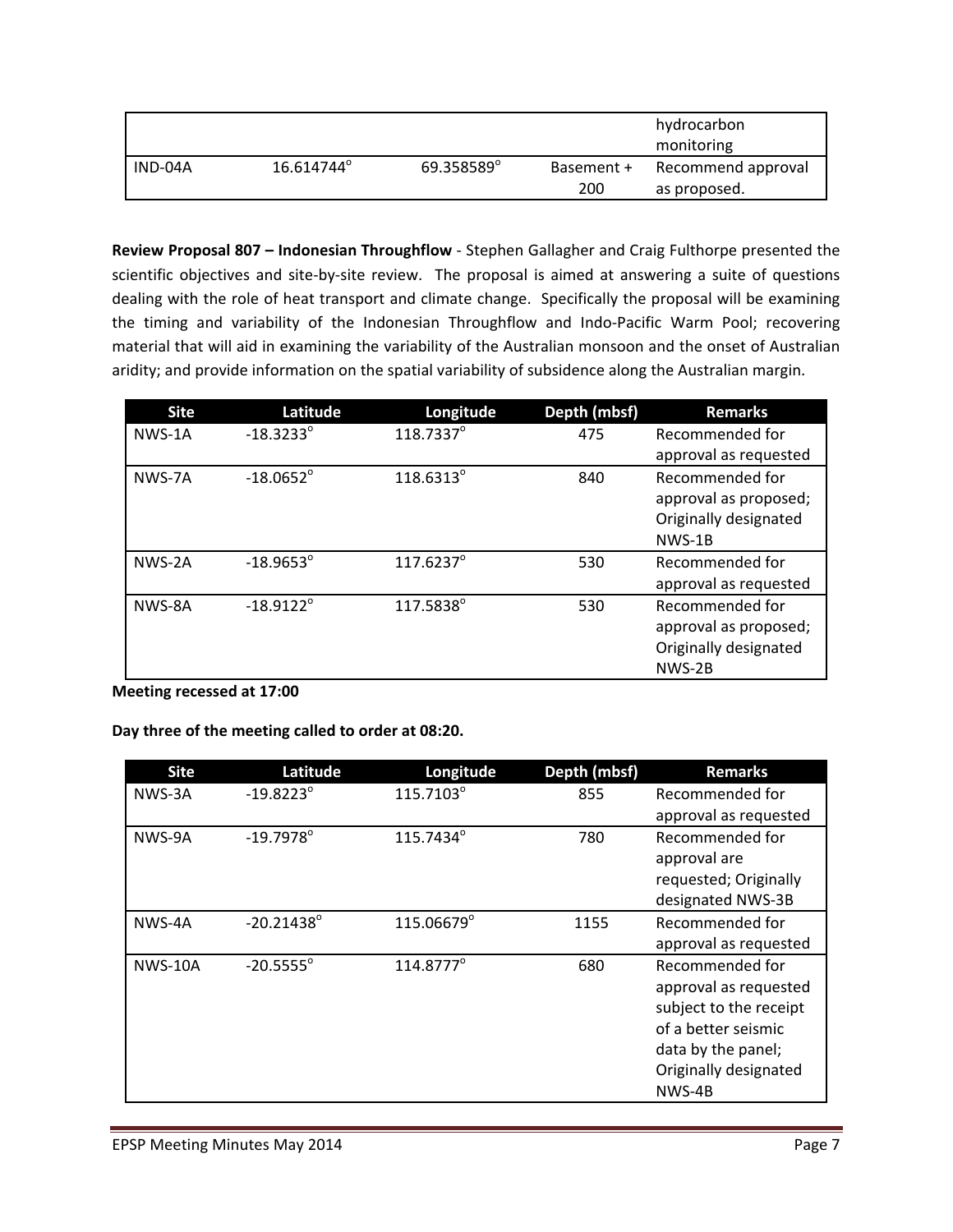| <b>NWS-11A</b> | $-20.4736^{\circ}$ | 114.8726° | 1055 | Recommended for<br>approval as requested<br>subject to the receipt<br>of a better seismic<br>data by the panel;<br>Originally designated<br>NWS-4C |
|----------------|--------------------|-----------|------|----------------------------------------------------------------------------------------------------------------------------------------------------|
| NWS-5A         | $-27.3749^{\circ}$ | 112.9250° | 366  | Recommended for<br>approval as requested                                                                                                           |
| <b>NWS-12A</b> | $-27.2802^{\circ}$ | 112.8881° | 366  | Recommended for<br>approval as requested;<br>Originally designated<br>NWS-5B                                                                       |
| NWS-6A         | $-28.6641^{\circ}$ | 113.5778° | 330  | Recommended for<br>approval as requested                                                                                                           |
| <b>NWS-13A</b> | $-28.6710^{\circ}$ | 113.5605° | 330  | Recommended for<br>approval as requested;<br>Originally designated<br>NWS-6B                                                                       |

**Review Proposal 813 – Antarctic Paleoclimate** – The scientific objective and site‐by‐site review was presented by Trevor Williams. The primary objectives include: 1) gaining an understanding of the timing and conditions leading to the ice advances and determining whether there are any leading indicators for glaciation; 2) gaining a better understanding of climatic fluctuations during the Oligocene; and 3) determining the stability of Early Cretaceous greenhouse conditions. Other drilling objectives include: 1) establishing the timing of rifting; 2) dating of major unconformities; and 3) establishing glacial isostatic adjustment. Drilling of this site will be performed using a seafloor drilling rig. Because of potential ice conditions the site‐by‐site review did not result in the approval of a specific drilling locations but rather approved intervals on the seismic data presented that would be acceptable to the panel and as under similar circumstances the recommendation for approval extends to a ribbon 100 meters wide with the seismic track being the centerline.

| <b>Site</b> | <b>Seismic Line</b> | <b>Shot Points</b> | Depth (mbsf) | <b>Remarks</b>           |
|-------------|---------------------|--------------------|--------------|--------------------------|
| GVAL-1A     | <b>WEGA02-01</b>    | 970-2624           | 100          | Recommended for          |
| GVAL-2A     |                     |                    | 100          | approval with seismic    |
| GVAL-3A     |                     |                    | 100          | range ±50 meters from    |
| GVAL-4A     |                     |                    | 100          | seismic line position to |
| GVAL-5A     |                     |                    | 100          | revised depth            |
| GVAL-6A     |                     |                    | 100          |                          |
| GVAL-7A     |                     |                    | 100          |                          |
| GVAL-8A     |                     |                    | 100          |                          |
| GVAL-9A     |                     |                    | 100          |                          |
| GVAL-10A    |                     |                    | 100          |                          |
| GVAL-33A    | <b>WEGA01-02B</b>   | 4700-4756          | 100          | Recommended for          |
| GVAL-34A    |                     |                    | 100          | approval with seismic    |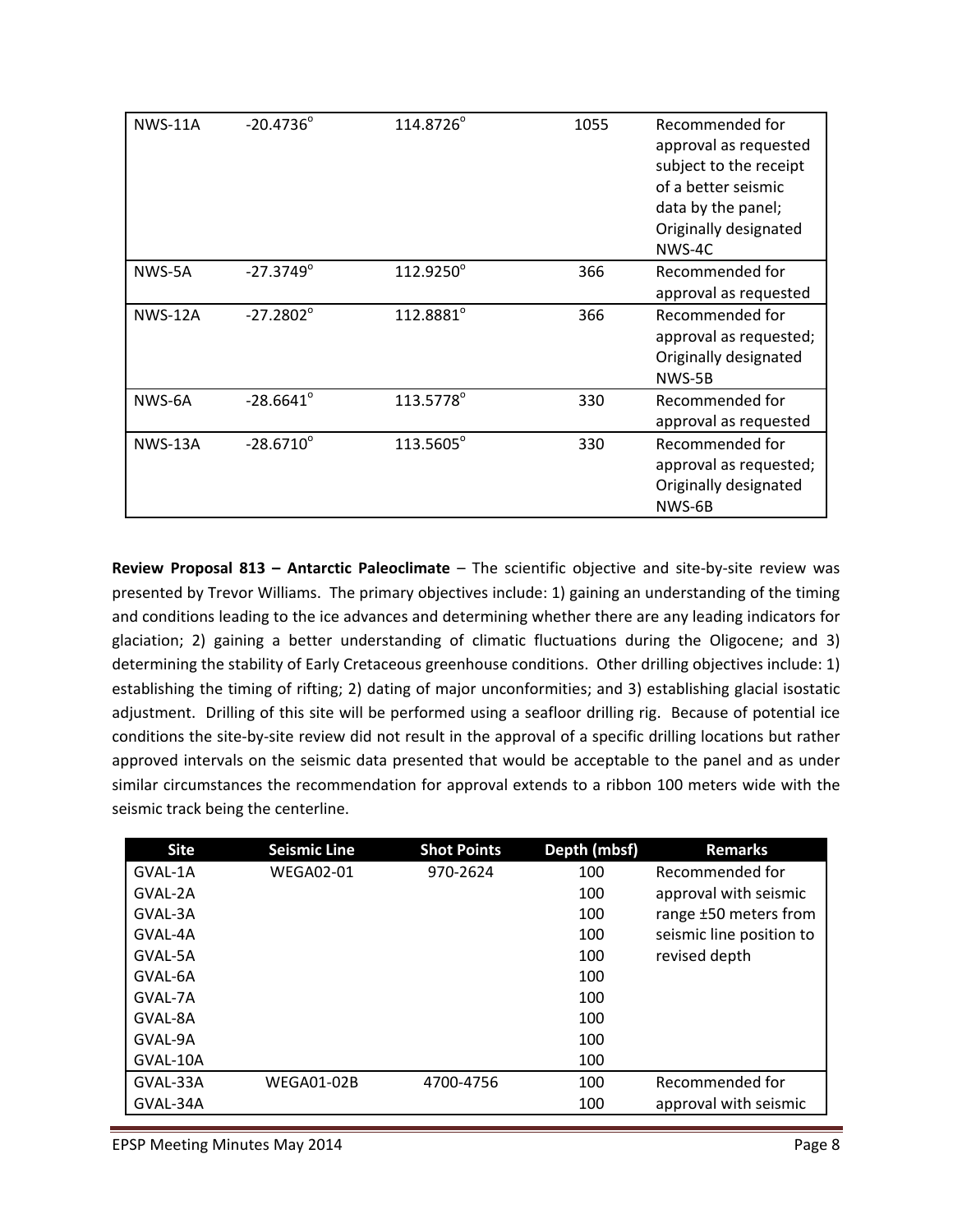|          |                   |           |     | range ±50 meters from      |
|----------|-------------------|-----------|-----|----------------------------|
|          |                   |           |     | seismic line position to   |
|          |                   |           |     | revised depth              |
| GVAL-31A | WEGA01-2B         | 2420-2460 | 100 | Recommended for            |
| GVAL-32A |                   |           | 100 | approval with seismic      |
|          |                   |           |     | range ±50 meters from      |
|          |                   |           |     | seismic line position to   |
|          |                   |           |     | revised depth              |
| GVAL-35A | <b>WEGA01-03</b>  | 300-450   | 100 | Recommended for            |
| GVAL-36A |                   |           | 100 | approval with seismic      |
| GVAL-37A |                   |           | 100 | range ±50 meters from      |
|          |                   |           |     | seismic line position to   |
|          |                   |           |     | revised depth              |
| GVAL-41A | <b>WEGA03-01B</b> | 1075-1150 | 100 | Recommended for            |
| GVAL-42A |                   |           | 100 | approval with seismic      |
|          |                   |           |     | range ±50 meters from      |
|          |                   |           |     | seismic line position to   |
|          |                   |           |     | revised depth              |
| GVAL-43A | <b>WEGA03-02</b>  | 1750-2250 | 100 | Recommended for            |
| GVAL-44A |                   |           | 100 | approval with seismic      |
| GVAL-45A |                   |           | 100 | range ±50 meters from      |
| GVAL-46A |                   |           | 100 | seismic line position to   |
| GVAL-47A |                   |           | 100 | revised depth              |
| GVAL-30A |                   |           |     | Not recommended for        |
|          |                   |           |     | approval; No data          |
|          |                   |           |     | available                  |
| GVAL-38A | <b>WEGA03-01</b>  | 15-60     | 100 | Recommended for            |
| GVAL-39A |                   |           | 100 | approval with seismic      |
| GVAL-40A |                   |           | 100 | range $\pm 50$ meters from |
|          |                   |           |     | seismic line position to   |
|          |                   |           |     | requested depth            |
| GVAL-22A | IFP-103           | 75-1100   | 100 | Recommended for            |
| GVAL-23A |                   |           | 100 | approval with seismic      |
| GVAL-24A |                   |           | 100 | range ±50 meters from      |
| GVAL-25A |                   |           | 100 | seismic line position to   |
| GVAL-26A |                   |           | 100 | revised depth              |
| GVAL-27A |                   |           | 100 |                            |
| GVAL-28A |                   |           | 100 |                            |
| GVAL-29A |                   |           | 100 |                            |
| GVAL-11A | IFP-107           | 50-1350   | 100 | Recommended for            |
| GVAL-12A |                   |           | 100 | approval with seismic      |
| GVAL-13A |                   |           | 100 | range ±50 meters from      |
| GVAL-14A |                   |           | 100 | seismic line position to   |
| GVAL-15A |                   |           | 100 | revised depth              |
| GVAL-16A |                   |           | 100 |                            |
| GVAL-17A |                   |           | 100 |                            |
| GVAL-18A |                   |           | 100 |                            |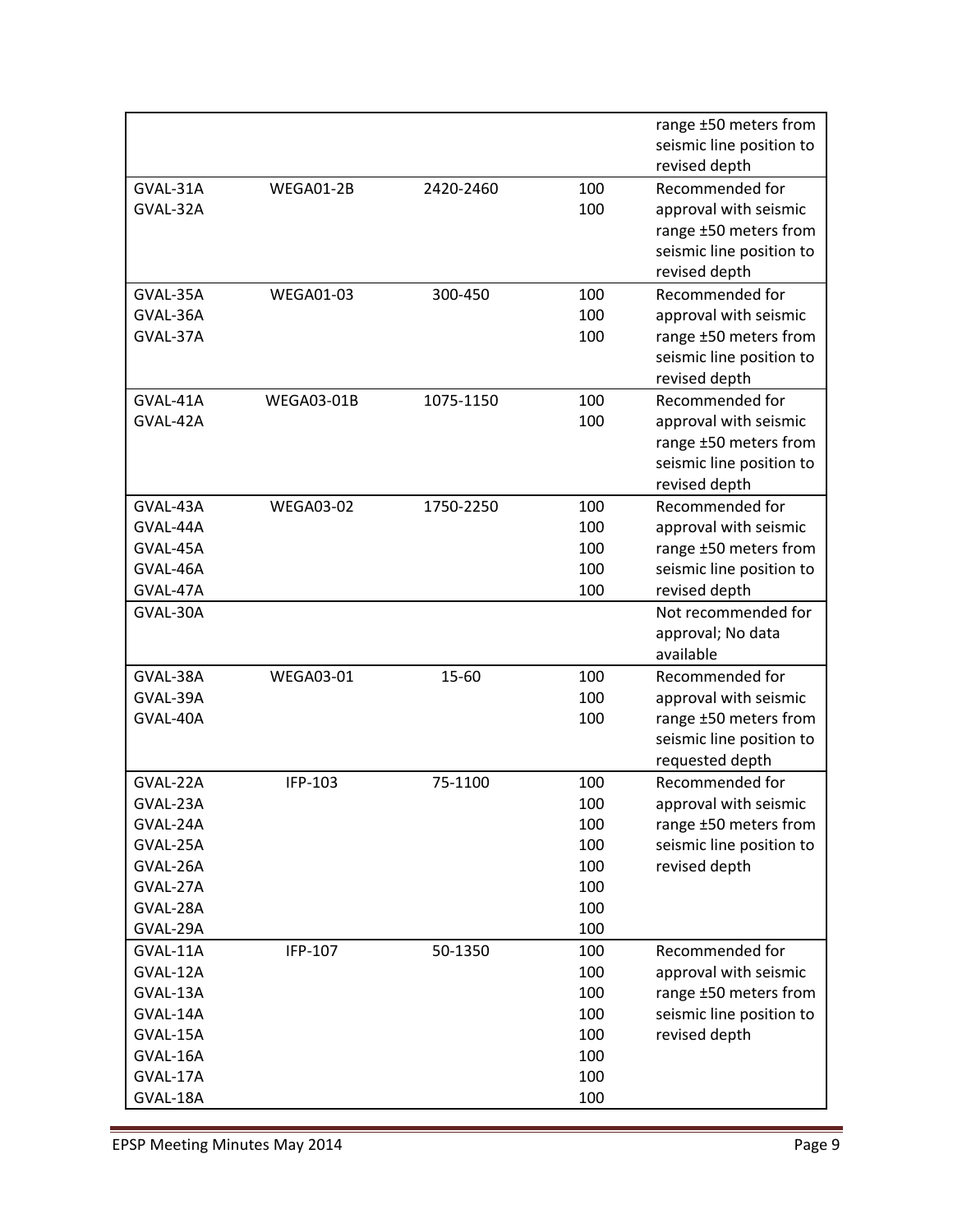| GVAL-19A | 100 |
|----------|-----|
| GVAL-20A | 100 |
| GVAL-21A | 100 |

**Review Proposal 799 – Warm Pool** – The scientific objectives and site‐by‐site review was presented by Yair Rosenthal and Greg Mountain. The specific objectives are: 1) establishing the spatial and temporal extent of millennial variability in the Western Pacific Warm Pool (WPWP) the warmest surface waters; 2) 2) establishing the long-term evolution of the WPWP; 3) establishing whether hydrologic changes in the western parts of the WPWP respond strictly to changes in East Asian monsoons or are they independently teleconnected to the North Atlantic region; 4) determining the changes in the Indonesian Throughflow; and 5) establishing chemical changes in seawater since the mid‐Miocene.

| <b>Site</b>   | Latitude            | Longitude      | Depth (mbsf) | <b>Remarks</b>        |
|---------------|---------------------|----------------|--------------|-----------------------|
| <b>WP-12A</b> | $-15.101667$        | 120.458333     | 800          | Recommended for       |
|               |                     |                |              | approval as requested |
| <b>WP-11B</b> | $-13.0873$          | 121.80405      | 700          | Recommended for       |
|               |                     |                |              | approval as requested |
| <b>WP-71A</b> | $-3.132036$         | 124.782833     | 225          | Recommended for       |
|               |                     |                |              | approval as requested |
| <b>WP-72A</b> | $-3.102647$         | 142.792910     | 325          | Recommended for       |
|               |                     |                |              | approval as requested |
| <b>WP-06A</b> | $-2.312943$         | 144.841230     | 215          | Recommended for       |
|               |                     |                |              | approval as requested |
| <b>WP-14A</b> | $-2.333300^{\circ}$ | 144° 49.16334' | 177          | Located at SP2100 on  |
|               |                     |                |              | line WP6Line5; 1.425  |
|               |                     |                |              | sec TWT               |
| <b>WP-09A</b> | 6.34690             | 125.84817      | 500          | Recommended for       |
|               |                     |                |              | approval as requested |
| <b>WP-13A</b> | 16.066292           | 124.700490     | 280          | Recommended for       |
|               |                     |                |              | approval as requested |
| <b>WP-02A</b> | 5.815825            | 142.654322     | 430          | Recommended for       |
|               |                     |                |              | approval as requested |
| <b>WP-21A</b> | 5.826461667         | 142.6222333    | 150          | Recommended for       |
|               |                     |                |              | approval as requested |
| <b>WP-03A</b> | 2.043175            | 141.7547783    | 500          | Recommended for       |
|               |                     |                |              | approval as requested |
| <b>WP-04A</b> | 2.119981            | 141.027733     | 200          | Recommended for       |
|               |                     |                |              | approval as requested |
| <b>WP-05A</b> | $-2.37229$          | 144.60115      | 225          | Recommended for       |
|               |                     |                |              | approval as requested |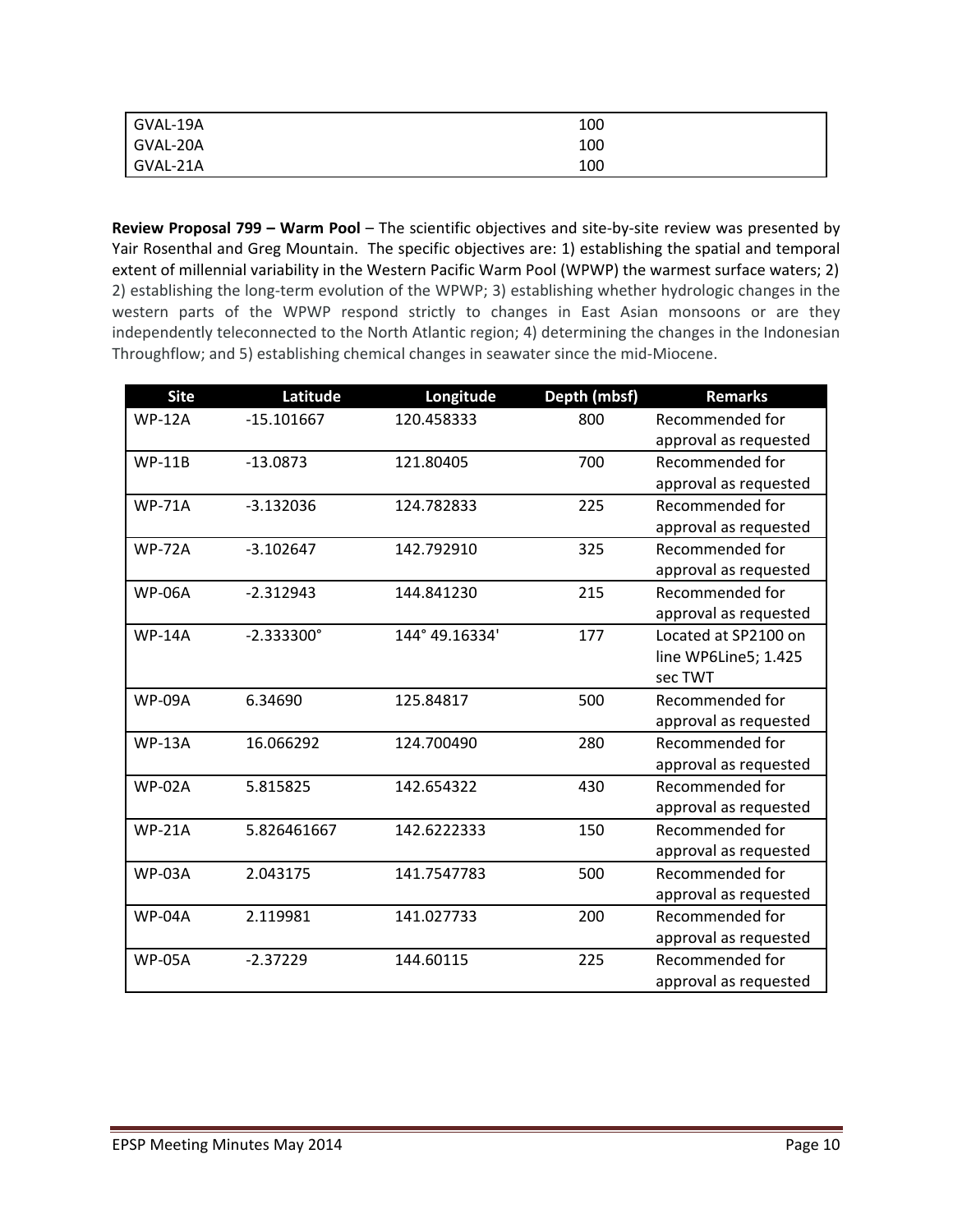**Re‐examination of Site N90E‐1** – Panel re‐examined the proposed site. (Details are not provided because decisions on this site have been superseded following the meeting. E‐mail trail will be included in the meeting CD).

| <b>Site</b>    | Latitude            | Longitude          | Depth (mbsf) | Remarks               |
|----------------|---------------------|--------------------|--------------|-----------------------|
| <b>N90E-2C</b> | 5.383401 $^{\circ}$ | $90.36832^{\circ}$ | 350          | Recommended for       |
|                |                     |                    |              | approval as requested |

**Review Proposal 696 – Bonin Forearc** – Mitch Malone represented the scientific party. This will be the third expedition to the region. Drilling the volcanic rocks of the forearc has a number of related scientific objectives: 1) obtain a high-fidelity record of magmatic evolution; 2) test the hypothesis that "Fore‐arc Basalts" (FAB) tholeiites lie beneath boninites ; 3) understand chemical gradients within these units and across their transitions and to understand their tectonic significance; 4) understand how mantle melting processes evolve; and 5) test the hypothesis that forearc lithosphere created during subduction initiation is the birthplace of supra-subduction zone ophiolites.

| <b>Site</b>    | Latitude           | Longitude    | Depth (mbsf) | <b>Remarks</b>         |
|----------------|--------------------|--------------|--------------|------------------------|
| <b>BON-01A</b> | 28.450088°         | 142.755759°  | 1510         | Recommended for        |
|                |                    |              |              | approval as requested  |
| <b>BON-02A</b> | 28.407491°         | 142.608537°  | 1370         | Recommended for        |
|                |                    |              |              | approval as requested  |
| BON-03A        | 28.433871°         | 142.766970°  | 1460         | Recommended for        |
|                |                    |              |              | approval as requested  |
| BON-04A        | 28.424348°         | 142.601979°  | 1350         | Recommended for        |
|                |                    |              |              | approval as requested  |
| <b>BON-05A</b> | 28.408965°         | 142.617253°' | 1410         | Recommended for        |
|                |                    |              |              | approval as requested  |
| <b>BON-06B</b> | 28.427221°         | 142.725017°  | 1520         | Recommended for        |
|                |                    |              |              | approval as requested  |
| MAR-1          | $17^{\circ}51.75'$ | 147°18.09'   | 1500         | Recommended for        |
|                |                    |              |              | approval as requested; |
|                |                    |              |              | Redrill of 459         |

**Review Proposal 758 (Atlantis Massif)** – Barry Katz noted that as a consequence of its nature this proposal would have been handled as an e‐review but the material was delivered along with the meeting pre-read. This is an MSP that will utilize a seabed rock drilling system. Because of the limited sedimentary thickness and proposed penetration the panel approved drilling within a geographic box. This provides the necessary flexibility to the operator with requiring shore-based review of drilling plan changes. Based on the proposed site locations the box defined:

> $South - 30°12'$ N  $North - 30^{\circ}7'N$ East –  $42^\circ$  3.5'W  $West - 42^{\circ}11.5'W$